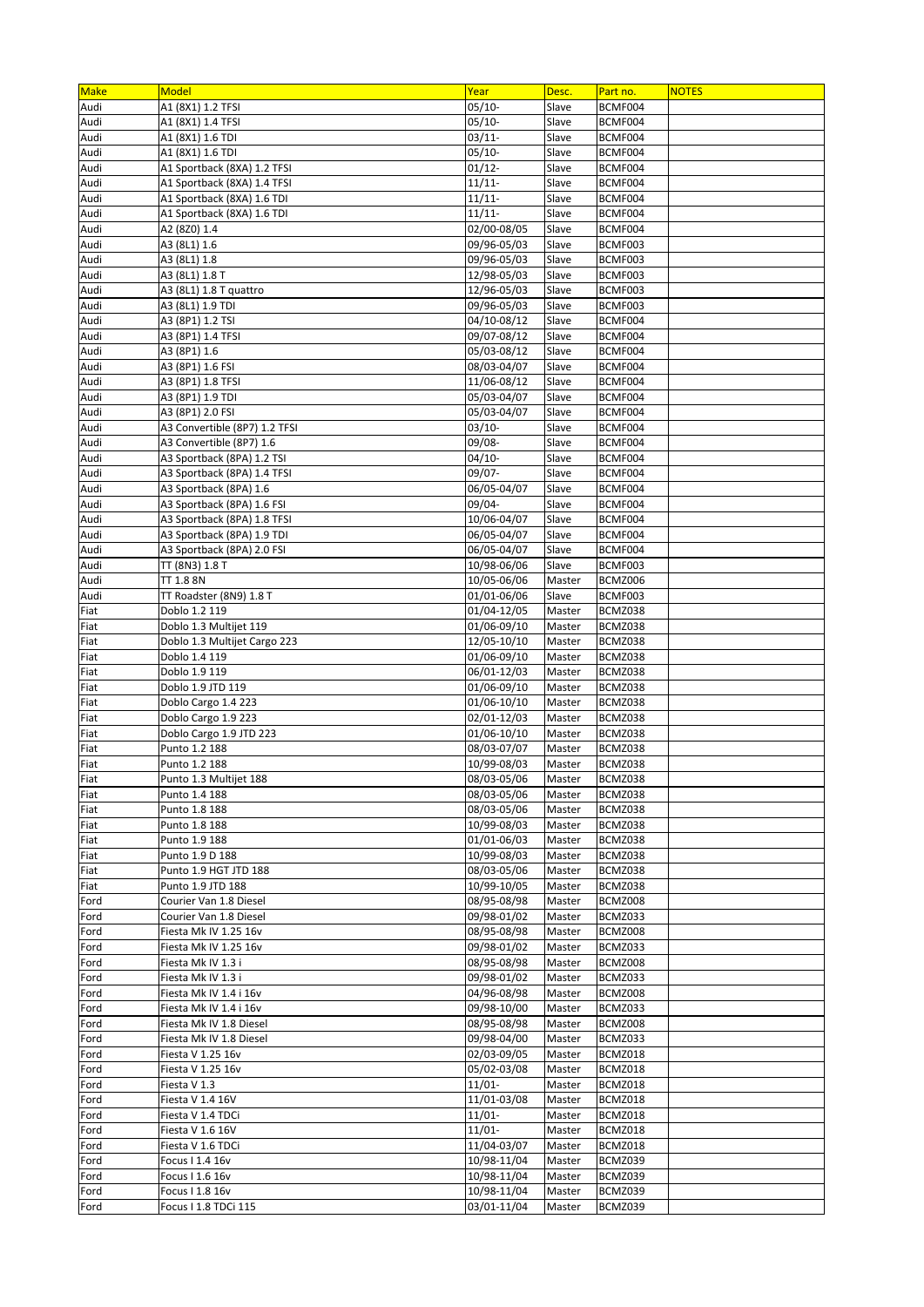| Ford         | Focus I 1.8 Turbo Diesel                       | 08/99-11/04                | Master           | BCMZ039            |  |
|--------------|------------------------------------------------|----------------------------|------------------|--------------------|--|
| Ford         | Focus I 1.8 Turbo Diesel                       | 10/98-11/04                | Master           | BCMZ039            |  |
| Ford         | Focus I 2.0 16v                                | 10/98-11/04                | Master           | BCMZ039            |  |
| Ford         | Focus I 2.0 ST170                              | 03/02-11/04                | Master           | BCMZ039            |  |
| Ford         | Fusion 1.4                                     | 08/02-03/07                | Master           | BCMZ018            |  |
| Ford         | Fusion 1.4 TDCi<br>Fusion 1.6                  | $08/02 -$<br>$08/02 -$     | Master<br>Master | BCMZ018<br>BCMZ018 |  |
| Ford<br>Ford | Fusion 1.6 TDCi                                | $11/04 -$                  | Master           | BCMZ018            |  |
| Ford         | KA 1.3 (MK1)                                   | 01/96-10/02                | Master           | BCMZ032            |  |
| Ford         | Ka 1.3 i                                       | 09/98-08/02                | Master           | BCMZ033            |  |
| Ford         | Ka 1.6 i                                       | 05/03-08/06                | Master           | BCMZ033            |  |
| Ford         | Puma 1.4 16v                                   | 09/98-10/00                | Master           | BCMZ033            |  |
| Ford         | Puma 1.4 16v                                   | 11/97-08/98                | Master           | BCMZ008            |  |
| Ford         | Puma 1.7 16v                                   | 03/97-08/98                | Master           | BCMZ008            |  |
| Ford         | Puma 1.7 16v                                   | 09/98-10/00                | Master           | BCMZ033            |  |
| Ford         | Tourneo Connect 1.8 Di                         | 06/02-03/09                | Master           | BCMZ039            |  |
| Ford         | Transit 2.0 DI                                 | $04/02 -$                  | Master           | BCMZ009            |  |
| Ford         | Transit 2.0 TDCi                               | $08/02 -$                  | Master           | BCMZ009            |  |
| Ford         | Transit 2.3 16V                                | 04/02-04/06                | Master           | BCMZ009            |  |
| Ford         | Transit 2.4 DI                                 | 04/02-05/06                | Master           | BCMZ009            |  |
| Ford         | Transit 2.4 DI                                 | 04/02-05/06                | Slave            | BCMF007            |  |
| Ford         | Transit 2.4 TDCi<br>Transit 2.4 TDCi           | 03/04-05/06                | Master           | BCMZ009            |  |
| Ford<br>Ford | Transit 2.4 TDE                                | 04/06-<br>04/02-05/06      | Slave<br>Master  | BCMF007<br>BCMZ009 |  |
| Ford         | Transit 2.4 TDE                                | 04/02-05/06                | Slave            | BCMF007            |  |
| Ford         | Transit Connect 1.8 Di                         | 06/02-03/09                | Master           | BCMZ039            |  |
| Mazda        | 121 1.2i 16v                                   | 03/96-08/98                | Master           | BCMZ008            |  |
| Mazda        | 121 1.2i 16v                                   | 09/98-                     | Master           | BCMZ033            |  |
| Mazda        | 121 1.3 i                                      | 03/96-08/98                | Master           | BCMZ008            |  |
| Mazda        | 121 1.3 i                                      | 09/98-                     | Master           | BCMZ033            |  |
| Mazda        | 121 1.8 Diesel                                 | 03/96-08/98                | Master           | BCMZ008            |  |
| Mazda        | 2 (B2W) 1.25                                   | $04/03 -$                  | Master           | BCMZ018            |  |
| Mazda        | 2 (B2W) 1.4                                    | $04/03 -$                  | Master           | BCMZ018            |  |
| Mazda        | 2 (B2W) 1.4 CD                                 | 04/03-                     | Master           | BCMZ018            |  |
| Mazda        | 2 (B2W) 1.6                                    | $04/03 -$                  | Master           | BCMZ018            |  |
| Seat         | ALTEA (5P1) 1.2 TSI                            | $04/10-$                   | Slave            | BCMF004            |  |
|              |                                                |                            |                  |                    |  |
| Seat         | ALTEA (5P1) 1.4 TSI                            | $11/07 -$                  | Slave            | BCMF004            |  |
| Seat         | ALTEA (5P1) 1.6                                | 05/04-07/07                | Slave            | BCMF004            |  |
| Seat         | ALTEA (5P1) 1.6 TDI                            | $10/09 -$                  | Slave            | BCMF004            |  |
| Seat         | ALTEA (5P1) 1.8 TFSI                           | $01/07 -$                  | Slave            | BCMF004            |  |
| Seat         | ALTEA XL (5P5, 5P8) 1.2 TSI                    | 04/10-                     | Slave            | BCMF004            |  |
| Seat         | ALTEA XL (5P5, 5P8) 1.4 TSI                    | 11/07-                     | Slave            | BCMF004            |  |
| Seat         | ALTEA XL (5P5, 5P8) 1.6                        | $10/06 -$                  | Slave            | BCMF004            |  |
| Seat         | ALTEA XL (5P5, 5P8) 1.6 TDI                    | $10/09 -$                  | Slave            | BCMF004            |  |
| Seat         | ALTEA XL (5P5, 5P8) 1.8 TFSI                   | $01/07 -$                  | Slave            | BCMF004            |  |
| Seat         | CORDOBA (6L2) 1.2                              | 10/02-06/06<br>05/06-11/09 | Slave            | BCMF004<br>BCMF004 |  |
| Seat<br>Seat | CORDOBA (6L2) 1.2 12V<br>CORDOBA (6L2) 1.4 16V | 09/02-12/07                | Slave<br>Slave   | BCMF004            |  |
| Seat         | CORDOBA (6L2) 1.4 16V                          | 10/02-11/09                | Slave            | BCMF004            |  |
| Seat         | CORDOBA (6L2) 1.4 TDI                          | 05/05-11/09                | Slave            | BCMF004            |  |
| Seat         | CORDOBA (6L2) 1.4 TDI                          | 06/05-11/09                | Slave            | BCMF004            |  |
| Seat         | CORDOBA (6L2) 1.4 TDI                          | 10/02-12/05                | Slave            | BCMF004            |  |
| Seat         | CORDOBA (6L2) 1.9 SDI                          | 09/02-11/09                | Slave            | BCMF004            |  |
| Seat         | CORDOBA (6L2) 1.9 TDI                          | 01/03-03/06                | Slave            | BCMF004            |  |
| Seat         | IBIZA Mk III (6K1) 1.8 T 20V Cupra             | 07/00-02/02                | Slave            | BCMF003            |  |
| Seat         | IBIZA Mk III (6K1) 1.9 TDI                     | 08/99-02/02                | Slave            | BCMF003            |  |
| Seat         | IBIZA Mk IV (6L1) 1.2                          | 04/02-07/07                | Slave            | BCMF004            |  |
| Seat         | IBIZA Mk IV (6L1) 1.2 12V                      | 07/06-07/07                | Slave            | BCMF004            |  |
| Seat         | IBIZA Mk IV (6L1) 1.4 16V                      | 02/02-12/07                | Slave            | BCMF004            |  |
| Seat         | IBIZA Mk IV (6L1) 1.4 TDI                      | 02/06-07/07                | Slave            | BCMF004            |  |
| Seat         | IBIZA Mk IV (6L1) 1.4 TDI                      | 04/03-03/06                | Slave            | BCMF004            |  |
| Seat         | IBIZA Mk IV (6L1) 1.4 TDI                      | 05/05-11/09                | Slave            | BCMF004            |  |
| Seat         | IBIZA Mk IV (6L1) 1.8 T FR                     | 12/03-05/08                | Slave            | BCMF004            |  |
| Seat<br>Seat | IBIZA Mk IV (6L1) 1.9 TDI                      | 04/02-07/07<br>05/03-06/04 | Slave<br>Slave   | BCMF004<br>BCMF004 |  |
| Seat         | IBIZA Mk IV (6L1) 2.0<br>IBIZA V (6J5) 1.2     | $03/08 -$                  | Slave            | BCMF004            |  |
| Seat         | IBIZA V (6J5) 1.2                              | 07/09-                     | Slave            | BCMF004            |  |
| Seat         | IBIZA V (6J5) 1.2 TDI                          | $05/10-$                   | Slave            | BCMF004            |  |
| Seat         | IBIZA V (6J5) 1.2 TSI                          | $09/10-$                   | Slave            | BCMF004            |  |
| Seat         | IBIZA V (6J5) 1.4                              | $03/08 -$                  | Slave            | BCMF004            |  |
| Seat         | IBIZA V (6J5) 1.4 TDI                          | 07/08-06/10                | Slave            | BCMF004            |  |
| Seat         | IBIZA V (6J5) 1.6 TDI                          | $05/09 -$                  | Slave            | BCMF004            |  |
| Seat<br>Seat | IBIZA V (6J5) 1.6 TDI<br>IBIZA V (6J5) 1.9 TDI | 05/09-<br>03/08-06/10      | Slave<br>Slave   | BCMF004<br>BCMF004 |  |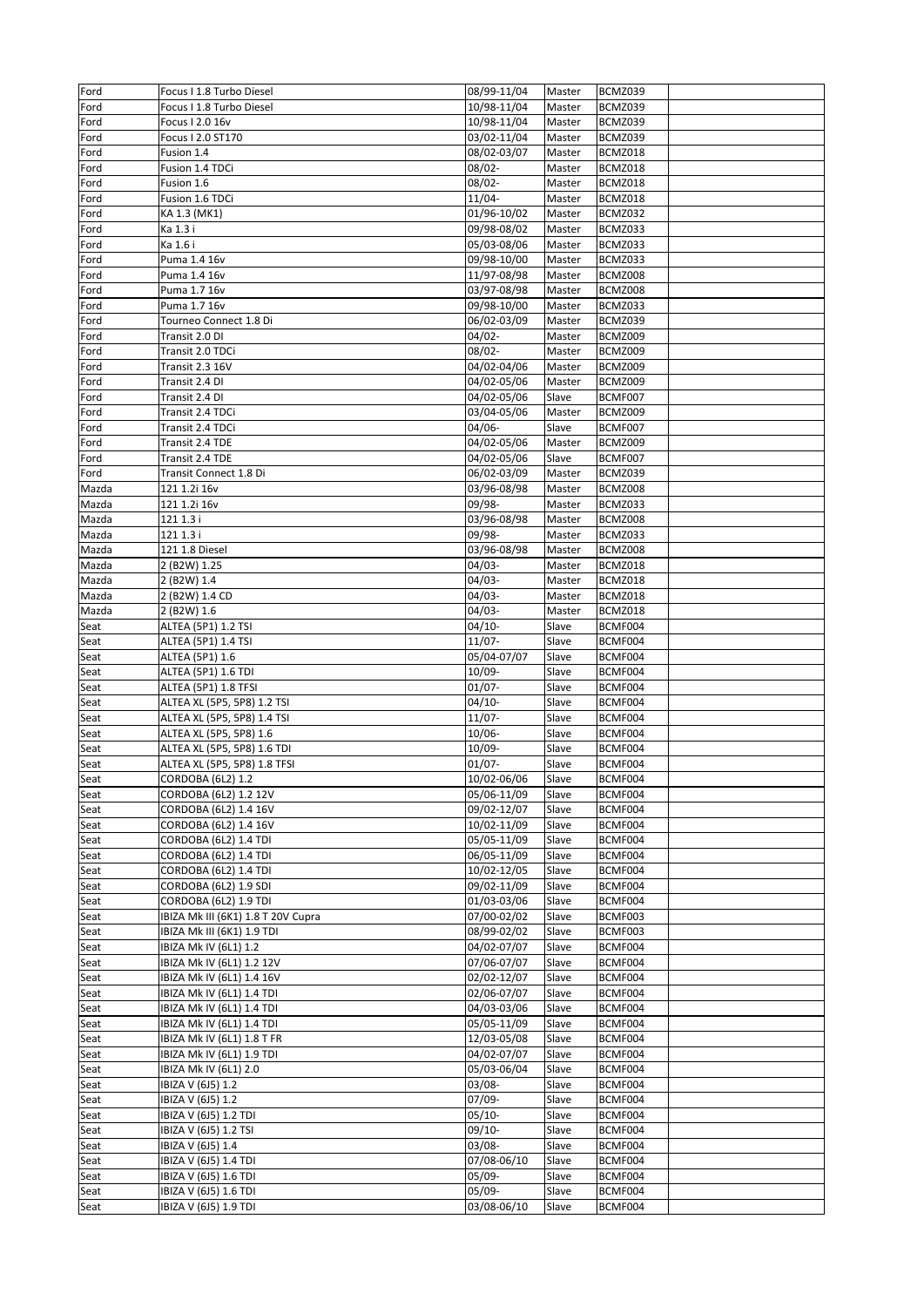| Seat           | IBIZA V SPORTCOUPE (6J1) 1.2                             | $07/08 -$   | Slave          | BCMF004 |               |
|----------------|----------------------------------------------------------|-------------|----------------|---------|---------------|
| Seat           | IBIZA V SPORTCOUPE (6J1) 1.2 TDI                         | $05/10-$    | Slave          | BCMF004 |               |
| Seat           | IBIZA V SPORTCOUPE (6J1) 1.2 TSI                         | 09/10-      | Slave          | BCMF004 |               |
| Seat           | IBIZA V SPORTCOUPE (6J1) 1.4                             | $07/08 -$   | Slave          | BCMF004 |               |
| Seat           | IBIZA V SPORTCOUPE (6J1) 1.4 TDI                         | 07/08-06/10 | Slave          | BCMF004 |               |
| Seat           | IBIZA V SPORTCOUPE (6J1) 1.6 TDI                         | 05/09-      | Slave          | BCMF004 |               |
| Seat           | IBIZA V SPORTCOUPE (6J1) 1.9 TDI                         | 07/08-06/10 | Slave          | BCMF004 |               |
| Seat           | IBIZA V ST (6J8) 1.2                                     | $05/10-$    | Slave          | BCMF004 |               |
| Seat           | IBIZA V ST (6J8) 1.2 TDI                                 | $04/10-$    | Slave          | BCMF004 |               |
| Seat           | IBIZA V ST (6J8) 1.2 TSI                                 | $09/10-$    | Slave          | BCMF004 |               |
| Seat           | IBIZA V ST (6J8) 1.4                                     | $03/10-$    | Slave          | BCMF004 |               |
| Seat           | IBIZA V ST (6J8) 1.6 TDI                                 | $03/10-$    | Slave          | BCMF004 |               |
| Seat           | LEON (1M1) 1.4 16V                                       | 11/99-06/06 | Slave          | BCMF003 |               |
| Seat           | LEON (1M1) 1.6                                           | 11/99-06/06 | Slave          | BCMF003 |               |
| Seat           | LEON (1M1) 1.6 16 V                                      | 09/00-06/06 | Slave          | BCMF003 |               |
| Seat           | LEON (1M1) 1.8 20V                                       | 11/99-06/06 | Slave          | BCMF003 |               |
| Seat           | LEON (1M1) 1.9 TDI                                       | 11/99-06/06 | Slave          | BCMF003 |               |
| Seat           | LEON (1P1) 1.2 TSI                                       | $02/10-$    | Slave          | BCMF004 |               |
| Seat           | LEON (1P1) 1.4 16V                                       | 06/06-      | Slave          | BCMF004 |               |
| Seat           | LEON (1P1) 1.4 TSI                                       | $11/07 -$   | Slave          | BCMF004 |               |
| Seat           | LEON (1P1) 1.6                                           | $07/05 -$   | Slave          | BCMF004 |               |
|                |                                                          |             |                |         |               |
| Seat           | LEON (1P1) 1.6 TDI                                       | $02/10-$    | Slave          | BCMF004 |               |
| Seat           | LEON (1P1) 1.8 TSI                                       | 06/07-      | Slave          | BCMF004 |               |
| Seat           | LEON (1P1) 1.9 TDI                                       | $06/07 -$   | Slave          | BCMF004 |               |
| Seat           | LEON (1P1) 1.9 TDI                                       | $07/05 -$   | Slave          | BCMF004 |               |
| Seat           | LEON (1P1) 2.0 FSI                                       | 07/05-05/10 | Slave          | BCMF004 |               |
| Seat           | Leon 1.6                                                 | 09/05-12/10 | Master         | BCMZ006 |               |
| Seat           | Leon 1.6                                                 | 10/05-06/06 | Master         | BCMZ006 |               |
| Seat           | TOLEDO III (5P2) 1.6                                     | 10/04-05/09 | Slave          | BCMF004 |               |
| Seat           | TOLEDO III (5P2) 1.9 TDI                                 | 01/05-07/07 | Slave          | BCMF004 |               |
| Seat           | TOLEDO III (5P2) 2.0 FSI                                 | 01/05-05/06 | Slave          | BCMF004 |               |
| Seat           | TOLEDO Mk II (1M2) 1.6                                   | 04/99-09/00 | Slave          | BCMF003 |               |
| Seat           | TOLEDO Mk II (1M2) 1.8 20V                               | 04/99-05/06 | Slave          | BCMF003 |               |
| Seat           | TOLEDO Mk II (1M2) 1.9 TDI                               | 04/99-05/06 | Slave          | BCMF003 |               |
| Seat           | TOLEDO Mk II (1M2) 2.3 V5                                | 04/99-05/01 | Slave          | BCMF003 |               |
| Seat           | TOLEDO Mk II (1M2) 2.3 V5 20V                            | 05/01-05/06 | Slave          | BCMF003 |               |
| Skoda          | FABIA (6Y2) 1.0                                          | 12/99-08/02 | Slave          | BCMF004 |               |
| Skoda          | FABIA (6Y2) 1.2                                          | 01/03-03/08 | Slave          | BCMF004 |               |
| Skoda          | FABIA (6Y2) 1.4                                          | 08/99-05/03 | Slave          | BCMF004 |               |
| Skoda          | FABIA (6Y2) 1.4 16V                                      | 12/99-03/08 | Slave          | BCMF004 |               |
| Skoda          | FABIA (6Y2) 1.4 TDI                                      | 04/03-03/08 | Slave          | BCMF004 |               |
| Skoda          | FABIA (6Y2) 1.9 SDI                                      | 12/99-03/08 | Slave          | BCMF004 |               |
| Skoda          | FABIA (6Y2) 1.9 TDI                                      | 01/00-03/08 | Slave          | BCMF004 |               |
| Skoda          | FABIA 1.2                                                | 05/07-      | Slave          | BCMF004 |               |
| Skoda          | <b>FABIA 1.2 12V</b>                                     | $11/11 -$   | Slave          | BCMF004 |               |
| Skoda          | FABIA 1.2 TDI                                            | $05/10-$    | Slave          | BCMF004 |               |
| Skoda          | FABIA 1.2 TSI                                            | $03/10-$    | Slave          | BCMF004 |               |
| Skoda          | FABIA 1.4                                                | 05/07-      | Slave          | BCMF004 |               |
| Skoda          | FABIA 1.4 TDI                                            | $05/07 -$   | Slave          | BCMF004 |               |
| Skoda          | FABIA 1.4 TDI                                            | $05/07 -$   | Slave          | BCMF004 |               |
| Skoda          | FABIA 1.6                                                | $05/07 -$   | Slave          | BCMF004 |               |
| Skoda          | FABIA 1.6 TDI                                            | $04/10-$    | Slave          | BCMF004 |               |
| Skoda          | FABIA 1.9 TDI                                            | $05/07 -$   | Slave          | BCMF004 |               |
| Skoda          | FABIA Combi (6Y5) 1.2                                    | 01/03-12/07 | Slave          | BCMF004 |               |
| Skoda          | FABIA Combi (6Y5) 1.4                                    | 04/00-05/03 | Slave          | BCMF004 |               |
| Skoda          | FABIA Combi (6Y5) 1.4 16V                                | 04/06-12/07 | Slave          | BCMF004 |               |
| Skoda          | FABIA Combi (6Y5) 1.4 TDI                                | 04/03-12/07 | Slave          | BCMF004 |               |
| Skoda          | FABIA Combi (6Y5) 1.9 SDI                                | 04/00-12/07 | Slave          | BCMF004 |               |
| Skoda          | FABIA Combi (6Y5) 1.9 TDI                                | 04/00-12/07 | Slave          | BCMF004 |               |
| Skoda          | FABIA Combi (6Y5) 2.0                                    | 04/00-12/07 | Slave          | BCMF004 |               |
| Skoda          | FABIA Combi 1.2                                          | $11/07 -$   | Slave          | BCMF004 |               |
| Skoda          | FABIA Combi 1.2 12V                                      | $11/11 -$   | Slave          | BCMF004 |               |
| Skoda          | FABIA Combi 1.2 TDI                                      | $05/10-$    | Slave          | BCMF004 |               |
| Skoda          | FABIA Combi 1.2 TSI                                      | $03/10-$    | Slave          | BCMF004 |               |
| Skoda          | FABIA Combi 1.4                                          | $11/07 -$   | Slave          | BCMF004 |               |
| Skoda          | FABIA Combi 1.4 TDI                                      | $11/07 -$   | Slave          | BCMF004 |               |
| Skoda          | FABIA Combi 1.6                                          | $11/07 -$   | Slave          | BCMF004 |               |
| Skoda          | FABIA Combi 1.6 TDI                                      | $03/10-$    | Slave          | BCMF004 |               |
| Skoda          | FABIA Combi 1.9 TDI                                      | $11/07 -$   | Slave          | BCMF004 |               |
| Skoda          | FABIA Saloon (6Y3) 1.2                                   | 01/03-12/07 |                | BCMF004 |               |
|                |                                                          | 10/99-12/07 | Slave          | BCMF004 |               |
| Skoda<br>Skoda | FABIA Saloon (6Y3) 1.4 16V<br>FABIA Saloon (6Y3) 1.4 16V | 12/99-12/07 | Slave<br>Slave | BCMF004 |               |
| Skoda          |                                                          |             |                | BCMF004 |               |
|                | FABIA Saloon (6Y3) 1.9 SDI                               | 11/99-12/07 | Slave          |         |               |
| Skoda          | OCTAVIA (1U2) 1.4 16V                                    | 10/00-05/04 | Slave          | BCMF003 | Trans: MQ-250 |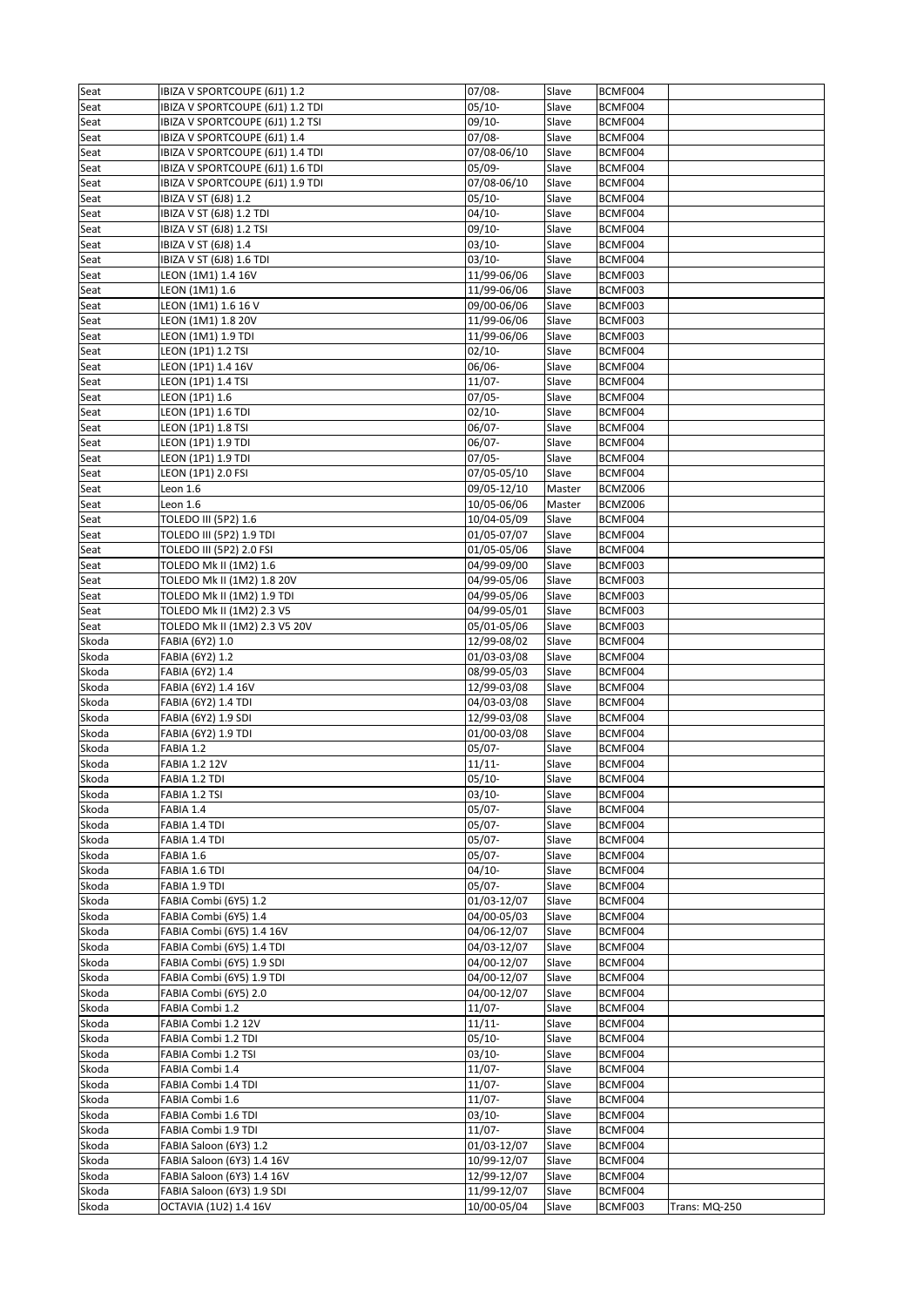| Skoda      | <b>OCTAVIA (1U2) 1.6</b>        | 02/97-12/07 | Slave  | BCMF003 | Trans: MQ-250         |
|------------|---------------------------------|-------------|--------|---------|-----------------------|
| Skoda      | OCTAVIA (1U2) 1.8               | 06/98-09/99 | Slave  | BCMF003 | Trans: MQ-250         |
| Skoda      | OCTAVIA (1U2) 1.8 T             | 08/97-12/10 | Slave  | BCMF003 | Trans: MQ-250         |
| Skoda      | OCTAVIA (1U2) 1.8 T 4x4         | 05/01-05/06 | Slave  | BCMF003 | Trans: MQ-250         |
| Skoda      | OCTAVIA (1U2) 1.9 SDI           | 03/99-06/04 | Slave  | BCMF003 | Trans: MQ-250         |
| Skoda      | OCTAVIA (1U2) 1.9 TDI           | 06/98-12/10 | Slave  | BCMF003 | Trans: MQ-250         |
| Skoda      | <b>OCTAVIA (1U2) 2.0</b>        | 09/99-06/04 | Slave  | BCMF003 | Trans: MQ-250         |
| Skoda      | OCTAVIA (1U2) RS 1.8 T          | 09/99-12/05 | Slave  | BCMF003 | Trans: MQ-250         |
| Skoda      | OCTAVIA (1Z3) 1.2 TSI           | $02/10-$    | Slave  | BCMF004 | Trans: MQ-200, MQ-350 |
| Skoda      | OCTAVIA (1Z3) 1.4               | 05/04-05/06 | Slave  | BCMF004 | Trans: MQ-200, MQ-350 |
| Skoda      | OCTAVIA (1Z3) 1.4               | $07/06 -$   | Slave  | BCMF004 | Trans: MQ-200, MQ-350 |
| Skoda      | OCTAVIA (1Z3) 1.4 TSI           | $11/08 -$   | Slave  | BCMF004 | Trans: MQ-200, MQ-350 |
| Skoda      | OCTAVIA (1Z3) 1.6               | 06/04-      | Slave  | BCMF004 | Trans: MQ-200, MQ-350 |
| Skoda      | OCTAVIA (1Z3) 1.6 FSI           | 02/04-10/08 | Slave  | BCMF004 | Trans: MQ-200, MQ-350 |
| Skoda      | OCTAVIA (1Z3) 1.6 TDI           | $06/09 -$   | Slave  | BCMF004 | Trans: MQ-200, MQ-350 |
| Skoda      | OCTAVIA (1Z3) 1.8 TSI           | 06/07-      | Slave  | BCMF004 | Trans: MQ-200, MQ-350 |
| Skoda      | OCTAVIA (1Z3) 1.9 TDI           | 06/04-12/10 | Slave  | BCMF004 | Trans: MQ-200, MQ-350 |
| Skoda      | OCTAVIA (1Z3) 2.0 FSI           | $11/04 -$   | Slave  | BCMF004 | Trans: MQ-200, MQ-350 |
| Skoda      | OCTAVIA (1Z3) 2.0 TDI           | $03/10-$    | Slave  | BCMF004 | Trans: MQ-200, MQ-350 |
| Skoda      | Octavia 1.6 1U                  | 08/00-10/00 | Master | BCMZ006 |                       |
| Skoda      | Octavia 1.8 1U                  | 10/00-03/05 | Master | BCMZ006 |                       |
| Skoda      | Octavia 1.8 1U                  | 10/00-12/04 | Master | BCMZ006 |                       |
| Skoda      | Octavia 1.8 Turbo 1U            | 09/99-10/00 | Master | BCMZ006 |                       |
| Skoda      | Octavia 1.8 Turbo 1U            | 09/99-10/00 | Master | BCMZ006 |                       |
| Skoda      | Octavia 1.9 SDi 1U              | 03/99-10/00 | Master | BCMZ006 |                       |
| Skoda      | Octavia 1.9 SDi 1U              | 10/00-12/03 | Master | BCMZ006 |                       |
| Skoda      | Octavia 1.9 SDi 1U              | 10/00-12/03 | Master | BCMZ006 |                       |
| Skoda      | Octavia 1.9 TDi 110 1U          | 10/00-03/05 | Master | BCMZ006 |                       |
| Skoda      | Octavia 1.9 TDi 110 1U          | 10/00-12/04 | Master | BCMZ006 |                       |
| Skoda      | Octavia 1.9 TDi 1U              | 07/98-10/00 | Master | BCMZ006 |                       |
| Skoda      | Octavia 1.9 TDi 90 1U           | 10/00-02/06 | Master | BCMZ006 |                       |
| Skoda      | OCTAVIA Combi (1U5) 1.6         | 07/98-12/10 | Slave  | BCMF003 | Trans: MQ-250         |
| Skoda      | OCTAVIA Combi (1U5) 1.8 20V     | 09/98-09/99 | Slave  | BCMF003 | Trans: MQ-250         |
| Skoda      | OCTAVIA Combi (1U5) 1.8 T       | 07/98-12/10 | Slave  | BCMF003 | Trans: MQ-250         |
| Skoda      | OCTAVIA Combi (1U5) 1.8 T 4x4   | 05/01-05/06 | Slave  | BCMF003 | Trans: MQ-250         |
| Skoda      | OCTAVIA Combi (1U5) 1.9 SDI     | 07/98-12/03 | Slave  | BCMF003 | Trans: MQ-250         |
| Skoda      | OCTAVIA Combi (1U5) 1.9 TDI     | 09/98-12/05 | Slave  | BCMF003 | Trans: MQ-250         |
| Skoda      | OCTAVIA Combi (1U5) 1.9 TDI 4x4 | 11/99-02/06 | Slave  | BCMF003 | Trans: MQ-250         |
| Skoda      | OCTAVIA Combi (1U5) 2.0         | 04/99-05/07 | Slave  | BCMF003 | Trans: MQ-250         |
| Skoda      | OCTAVIA Combi (1U5) RS 1.8 T    | 08/02-01/06 | Slave  | BCMF003 | Trans: MQ-250         |
| Skoda      | OCTAVIA Combi (1Z5) 1.2 TSI     | $02/10-$    | Slave  | BCMF004 | Trans: MQ-200, MQ-350 |
| Skoda      | OCTAVIA Combi (1Z5) 1.4 TSI     | $11/08 -$   | Slave  | BCMF004 | Trans: MQ-200, MQ-350 |
| Skoda      | OCTAVIA Combi (1Z5) 1.6         | 11/04-12/05 | Slave  | BCMF004 | Trans: MQ-200, MQ-350 |
| Skoda      | OCTAVIA Combi (1Z5) 1.6 FSI     | 11/04-03/07 | Slave  | BCMF004 | Trans: MQ-200, MQ-350 |
| Skoda      | OCTAVIA Combi (1Z5) 1.6 TDI     | $06/09 -$   | Slave  | BCMF004 | Trans: MQ-200, MQ-350 |
| Skoda      | OCTAVIA Combi (1Z5) 1.8 TSI     | 06/07-      | Slave  | BCMF004 | Trans: MQ-200, MQ-350 |
| Skoda      | OCTAVIA Combi (1Z5) 1.9 TDI     | 11/04-12/06 | Slave  | BCMF004 | Trans: MQ-200, MQ-350 |
| Skoda      | OCTAVIA Combi (1Z5) 2.0 FSI     | 11/04-03/07 | Slave  | BCMF004 | Trans: MQ-200, MQ-350 |
| Skoda      | OCTAVIA Combi (1Z5) 2.0 FSI 4x4 | 01/05-12/06 | Slave  | BCMF004 | Trans: MQ-200, MQ-350 |
| Skoda      | OCTAVIA Combi (1Z5) 2.0 TDI     | $03/10-$    | Slave  | BCMF004 | Trans: MQ-200, MQ-350 |
| Skoda      | Octavia Tour 1.9 TDi 100 1U     | 01/05-12/09 | Master | BCMZ006 |                       |
| Skoda      | ROOMSTER (5J) 1.2               | 05/06-      | Slave  | BCMF004 |                       |
| Skoda      | ROOMSTER (5J) 1.2 TDI           | $03/10-$    | Slave  | BCMF004 |                       |
| Skoda      | ROOMSTER (5J) 1.2 TSI           | $03/10-$    | Slave  | BCMF004 |                       |
| Skoda      | ROOMSTER (5J) 1.4               | 09/06-      | Slave  | BCMF004 |                       |
| Skoda      | ROOMSTER (5J) 1.4 TDI           | 07/06-03/10 | Slave  | BCMF004 |                       |
| Skoda      | ROOMSTER (5J) 1.4 TDI           | 09/06-03/10 | Slave  | BCMF004 |                       |
| Skoda      | ROOMSTER (5J) 1.6               | 09/06-      | Slave  | BCMF004 |                       |
| Skoda      | ROOMSTER (5J) 1.9 TDI           | 09/06-03/10 | Slave  | BCMF004 |                       |
| Skoda      | <b>SUPERB (3T4) 1.4 TSI</b>     | $07/08 -$   | Slave  | BCMF004 |                       |
| Skoda      | <b>SUPERB (3T4) 1.6 TDI</b>     | $09/10-$    | Slave  | BCMF004 |                       |
| Skoda      | <b>SUPERB (3T4) 1.8 TSI</b>     | $03/08 -$   | Slave  | BCMF004 |                       |
| Skoda      | SUPERB (3T4) 1.8 TSI 4x4        | 11/08-      | Slave  | BCMF004 |                       |
| Skoda      | <b>SUPERB (3T4) 1.9 TDI</b>     | 03/08-      | Slave  | BCMF004 |                       |
| Skoda      | SUPERB Estate (3T5) 1.4 TSI     | 10/09-      | Slave  | BCMF004 |                       |
| Skoda      | SUPERB Estate (3T5) 1.6 TDI     | $09/10-$    | Slave  | BCMF004 |                       |
| Skoda      | SUPERB Estate (3T5) 1.8 TSI     | 10/09-      | Slave  | BCMF004 |                       |
| Skoda      | SUPERB Estate (3T5) 1.8 TSI 4x4 | 10/09-      | Slave  | BCMF004 |                       |
| Skoda      | YETI (5L) 1.2 TSI               | 09/09-      | Slave  | BCMF004 |                       |
| Skoda      | YETI (5L) 1.4 TSI               | 06/10-      | Slave  | BCMF004 |                       |
| Skoda      | YETI (5L) 1.6 TDI               | $11/10-$    | Slave  | BCMF004 |                       |
| Skoda      | YETI (5L) 2.0 TDI               | $11/09 -$   | Slave  | BCMF004 |                       |
| Volkswagen | BORA (1J2) 1.4 16V              | 03/00-05/05 | Slave  | BCMF003 | Trans: MQ-250         |
| Volkswagen | BORA (1J2) 1.4 16V              | 03/00-05/05 | Slave  | BCMF003 | <b>Trans: MQ-250</b>  |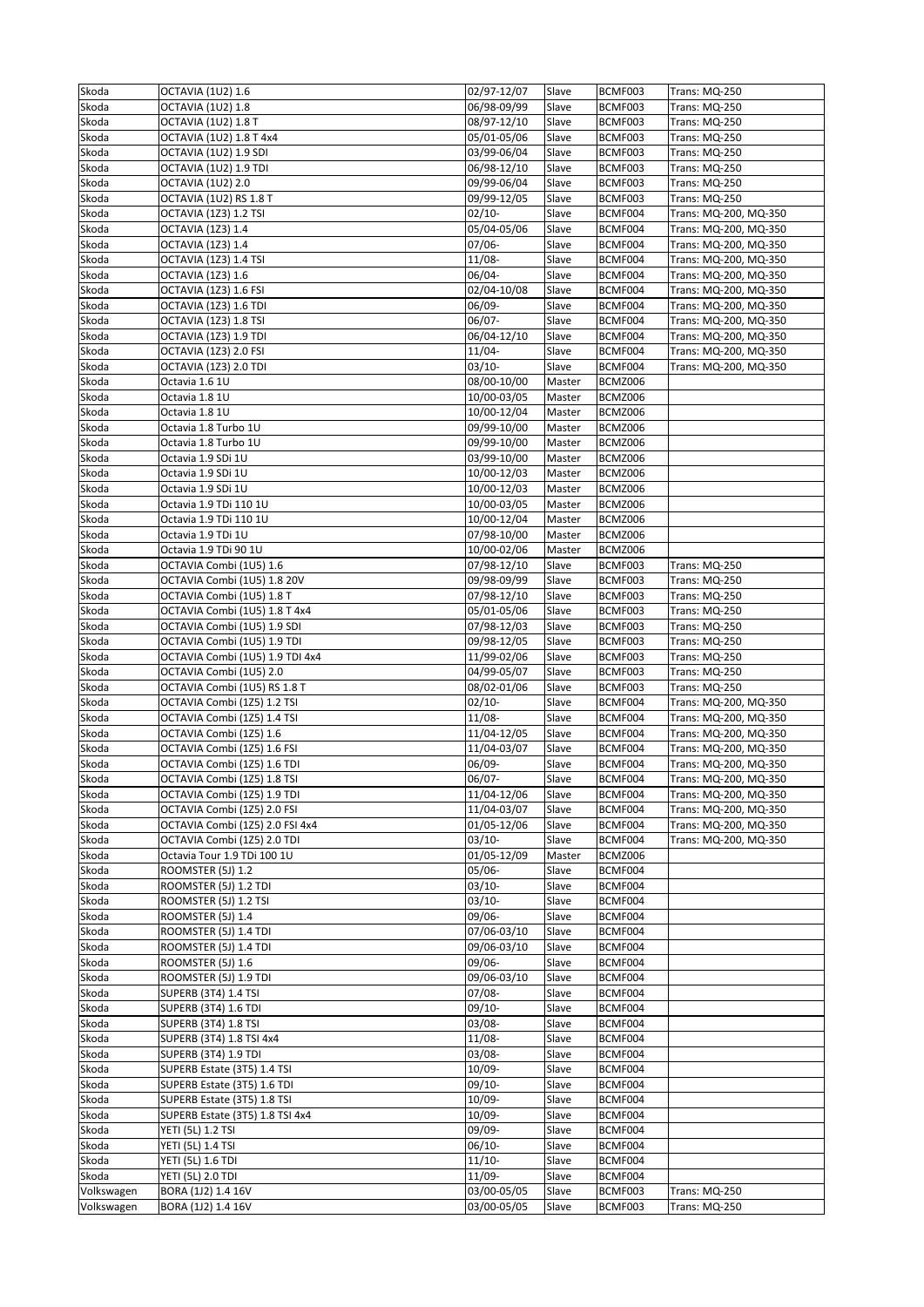| Volkswagen               | BORA (1J2) 1.4 16V                                         | 03/00-05/05                | Slave          | BCMF004            | Trans: MQ-200, MQ-350          |
|--------------------------|------------------------------------------------------------|----------------------------|----------------|--------------------|--------------------------------|
| Volkswagen               | BORA (1J2) 1.6                                             | 08/00-05/05                | Slave          | BCMF004            | Trans: MQ-200, MQ-350          |
| Volkswagen               | BORA (1J2) 1.6                                             | 10/98-05/05                | Slave          | BCMF003            | <b>Trans: MQ-250</b>           |
| Volkswagen               | BORA (1J2) 1.6                                             | 10/98-05/05                | Slave          | BCMF004            | Trans: MQ-200, MQ-350          |
| Volkswagen               | BORA (1J2) 1.6 16V                                         | 05/00-05/05                | Slave          | BCMF003            | Trans: MQ-250                  |
| Volkswagen               | BORA (1J2) 1.6 16V                                         | 05/00-05/05                | Slave          | BCMF004            | Trans: MQ-200, MQ-350          |
| Volkswagen               | BORA (1J2) 1.6 FSI                                         | $\overline{01}/02 - 05/05$ | Slave          | BCMF003            | Trans: MQ-250                  |
| Volkswagen               | BORA (1J2) 1.6 FSI                                         | 01/02-05/05                | Slave          | BCMF004            | Trans: MQ-200, MQ-350          |
| Volkswagen               | BORA (1J2) 1.8                                             | 10/98-05/05                | Slave          | BCMF003            | Trans: MQ-250                  |
| Volkswagen               | BORA (1J2) 1.8 T                                           | 05/00-05/05                | Slave          | BCMF003            | Trans: MQ-250                  |
| Volkswagen               | BORA (1J2) 1.8 T                                           | 05/00-05/05                | Slave          | BCMF004            | Trans: MQ-200, MQ-350          |
| Volkswagen               | BORA (1J2) 1.9 SDI                                         | 10/98-05/05                | Slave          | BCMF003            | Trans: MQ-250                  |
| Volkswagen               | BORA (1J2) 1.9 SDI                                         | 10/98-05/05                | Slave          | BCMF004            | Trans: MQ-200, MQ-350          |
| Volkswagen               | <b>BORA (1J2) 1.9 TDI</b>                                  | 10/98-06/05                | Slave          | BCMF003            | Trans: MQ-250                  |
| Volkswagen               | BORA (1J2) 1.9 TDI                                         | 10/98-06/05                | Slave          | BCMF004            | Trans: MQ-200, MQ-350          |
| Volkswagen               | BORA (1J2) 2.0                                             | 10/98-05/05                | Slave          | BCMF003            | Trans: MQ-250                  |
| Volkswagen               | BORA (1J2) 2.0                                             | 10/98-05/05                | Slave          | BCMF003            | Trans: MQ-250                  |
| Volkswagen               | BORA (1J2) 2.0                                             | 10/98-05/05                | Slave          | BCMF004            | Trans: MQ-200, MQ-350          |
| Volkswagen               | BORA (1J2) 2.3 V5                                          | 02/99-11/00                | Slave          | BCMF003            | Trans: MQ-250                  |
| Volkswagen               | BORA (1J2) 2.3 V5                                          | 10/00-05/05                | Slave          | BCMF003            | Trans: MQ-250                  |
| Volkswagen               | BORA (1J2) 2.3 V5                                          | 10/00-05/05                | Slave          | BCMF003            | Trans: MQ-250                  |
|                          |                                                            |                            |                |                    | Trans: MQ-200, MQ-350          |
| Volkswagen<br>Volkswagen | BORA (1J2) 2.3 V5                                          | 10/00-05/05<br>07/01-05/05 | Slave          | BCMF004            |                                |
|                          | Bora 1.8 T                                                 |                            | Master         | BCMZ006            |                                |
| Volkswagen               | Bora 1.9 SDi                                               | 02/99-05/05                | Master         | BCMZ006            |                                |
| Volkswagen               | Bora 1.9 TDi                                               | 02/99-06/01                | Master         | BCMZ006            |                                |
| Volkswagen               | CADDY III Estate (2KB, 2KJ, 2CB, 2CJ) 1.4                  | 03/04-05/06                | Slave          | BCMF004            |                                |
| Volkswagen               | CADDY III Estate (2KB, 2KJ, 2CB, 2CJ) 1.6 TDI              | 08/10-                     | Slave          | BCMF004            |                                |
| Volkswagen               | CADDY III Estate (2KB, 2KJ, 2CB, 2CJ) 1.9 TDI              | 04/04-08/10                | Slave          | BCMF004            |                                |
| Volkswagen               | CADDY III Estate (2KB, 2KJ, 2CB, 2CJ) 2.0 SDI              | 03/04-08/10                | Slave          | BCMF004            |                                |
| Volkswagen               | CADDY III Van (2KA, 2KH, 2CA, 2CH) 1.4                     | 03/04-05/06                | Slave          | BCMF004            |                                |
| Volkswagen               | CADDY III Van (2KA, 2KH, 2CA, 2CH) 1.6 TDI                 | 08/10-                     | Slave          | BCMF004            |                                |
| Volkswagen               | CADDY III Van (2KA, 2KH, 2CA, 2CH) 1.9 TDI                 | $\overline{04}/04 - 08/10$ | Slave          | BCMF004            |                                |
| Volkswagen               | CADDY III Van (2KA, 2KH, 2CA, 2CH) 2.0 SDI                 | 03/04-08/10                | Slave          | BCMF004            |                                |
| Volkswagen               | CADDY III Van (2KA, 2KH, 2CA, 2CH) 2.0 TDI                 | $08/10-$                   | Slave          | BCMF004            |                                |
| Volkswagen               | CARAVELLE Mk IV Bus 1.9 TD                                 | 10/92-04/03                | Slave          | BCMF003            |                                |
| Volkswagen               | CARAVELLE Mk IV Bus 2.0                                    | 09/90-04/03                | Slave          | BCMF003            |                                |
|                          |                                                            |                            |                |                    |                                |
| Volkswagen               | CARAVELLE Mk IV Bus 2.4 D                                  | 09/90-04/98                | Slave          | BCMF003            |                                |
| Volkswagen               | CARAVELLE Mk IV Bus 2.4 D Syncro                           | 10/92-09/98                | Slave          | BCMF003            |                                |
| Volkswagen               | CARAVELLE Mk IV Bus 2.5                                    | 08/96-04/03                | Slave          | BCMF003            |                                |
| Volkswagen               | CARAVELLE Mk IV Bus 2.5 Syncro                             | 07/96-04/03                | Slave          | BCMF003            |                                |
|                          | CARAVELLE Mk IV Bus 2.5 Syncro                             | 11/92-04/03                | Slave          | BCMF003            |                                |
| Volkswagen<br>Volkswagen | CARAVELLE Mk IV Bus 2.5 TDI                                | 05/98-04/03                | Slave          | BCMF003            |                                |
|                          | CARAVELLE Mk IV Bus 2.5                                    | 11/90-04/03                | Slave          | BCMF003            |                                |
| Volkswagen<br>Volkswagen |                                                            | 05/08-                     | Slave          | BCMF004            |                                |
|                          | EOS (1F7, 1F8) 1.4 TSI                                     | $11/07 -$                  |                | BCMF004            |                                |
| Volkswagen               | EOS (1F7, 1F8) 1.4 TSI                                     |                            | Slave          |                    |                                |
| Volkswagen               | EOS (1F7, 1F8) 1.6 FSI                                     | 06/06-05/08                | Slave          | BCMF004            |                                |
| Volkswagen               | EOS (1F7, 1F8) 2.0 FSI                                     | 03/06-05/08                | Slave          | BCMF004            |                                |
| Volkswagen               | FOX (5Z1, 5Z3) 1.2                                         | 04/05-                     | Slave          | BCMF004            |                                |
| Volkswagen               | FOX (5Z1, 5Z3) 1.4                                         | $04/05 -$                  | Slave          | BCMF004            |                                |
| Volkswagen               | Golf 1.6 Automatic MK 4                                    | 12/00-06/06                | Master         | BCMZ006            |                                |
| Volkswagen               | GOLF Mk IV (1J1) 1.4 16V                                   | 08/97-06/05                | Slave          | BCMF003            | Trans: MQ-250                  |
| Volkswagen               | GOLF Mk IV (1J1) 1.4 16V                                   | 08/97-06/05                | Slave          | BCMF004            | Trans: MQ-200, MQ-350          |
| Volkswagen               | GOLF Mk IV (1J1) 1.6                                       | 07/00-06/04                | Slave          | BCMF003            | <b>Trans: MQ-250</b>           |
| Volkswagen               | GOLF Mk IV (1J1) 1.6                                       | 11/97-06/04                | Slave          | BCMF004            | Trans: MQ-200, MQ-350          |
| Volkswagen               | GOLF Mk IV (1J1) 1.6                                       | $11/97 - 11/00$            | Slave          | BCMF003            | <b>Trans: MQ-250</b>           |
| Volkswagen               | GOLF Mk IV (1J1) 1.6 16V                                   | 02/00-06/05                | Slave          | BCMF003            | Trans: MQ-250                  |
| Volkswagen               | GOLF Mk IV (1J1) 1.6 16V                                   | 02/00-06/05                | Slave          | BCMF004            | Trans: MQ-200, MQ-350          |
| Volkswagen               | GOLF Mk IV (1J1) 1.6 FSI                                   | 01/02-06/05                | Slave          | BCMF003            | Trans: MQ-250                  |
| Volkswagen               | GOLF Mk IV (1J1) 1.6 FSI                                   | 01/02-06/05                | Slave          | BCMF004            | Trans: MQ-200, MQ-350          |
| Volkswagen               | GOLF Mk IV (1J1) 1.8                                       | 08/97-06/05                | Slave          | BCMF003            | Trans: MQ-250                  |
| Volkswagen               | GOLF Mk IV (1J1) 1.8 T                                     | 08/97-06/05                | Slave          | BCMF003            | Trans: MQ-250                  |
| Volkswagen               | GOLF Mk IV (1J1) 1.8 T                                     | 08/97-06/05                | Slave          | BCMF004            | Trans: MQ-200, MQ-350          |
| Volkswagen               | GOLF Mk IV (1J1) 1.9 SDI                                   | 08/97-06/05                | Slave          | BCMF003            | Trans: MQ-250                  |
| Volkswagen               | GOLF Mk IV (1J1) 1.9 SDI                                   | 08/97-06/05                | Slave          | BCMF004            | Trans: MQ-200, MQ-350          |
| Volkswagen               | GOLF Mk IV (1J1) 1.9 TDI                                   | 08/97-05/04                | Slave          | BCMF003            | Trans: MQ-250                  |
| Volkswagen               | GOLF Mk IV (1J1) 1.9 TDI                                   | 08/97-05/05                | Slave          | BCMF004            | Trans: MQ-200, MQ-350          |
| Volkswagen               | GOLF Mk IV (1J1) 1.9 TDI                                   | 09/00-06/05                | Slave          | BCMF003            | Trans: MQ-250                  |
| Volkswagen               | GOLF Mk IV (1J1) 1.9 TDI                                   | 10/97-05/04                | Slave          | BCMF003            | Trans: MQ-250                  |
| Volkswagen               | GOLF Mk IV (1J1) 2.0                                       | 07/98-05/04                | Slave          | BCMF003            | Trans: MQ-250                  |
| Volkswagen               | GOLF Mk IV (1J1) 2.0                                       | 07/98-05/04                | Slave          | BCMF004            | Trans: MQ-200, MQ-350          |
| Volkswagen               | GOLF Mk IV (1J1) 2.3 V5                                    | 10/00-06/05                | Slave          | BCMF003            | Trans: MQ-250                  |
| Volkswagen               | GOLF Mk IV (1J1) 2.3 V5                                    | 10/00-06/05                | Slave          | BCMF004            | Trans: MQ-200, MQ-350          |
| Volkswagen<br>Volkswagen | GOLF Mk IV (1J1) 2.3 V5<br>GOLF Mk IV Estate (1J5) 1.4 16V | 11/97-11/00<br>05/99-06/06 | Slave<br>Slave | BCMF003<br>BCMF003 | Trans: MQ-250<br>Trans: MQ-250 |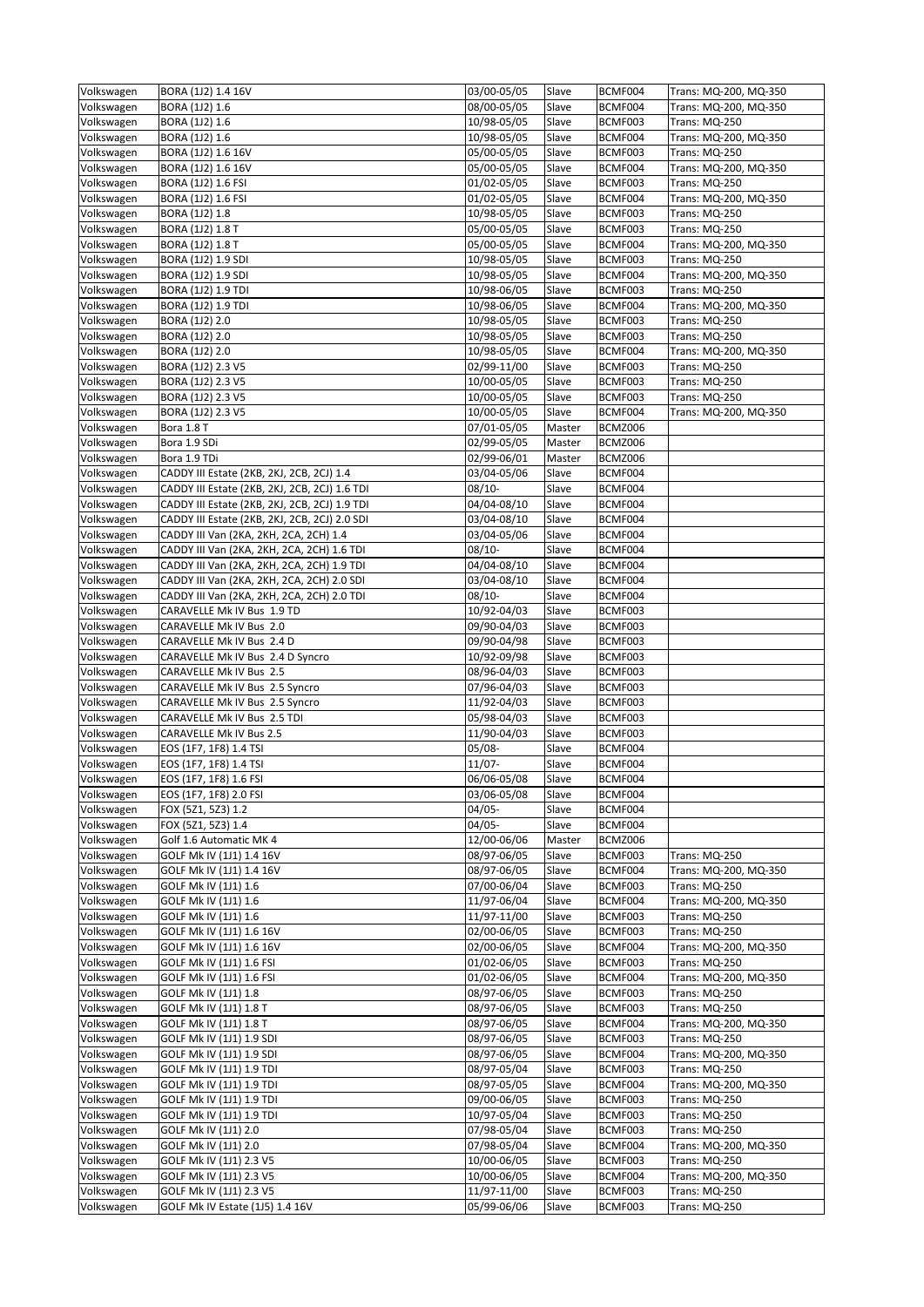| Volkswagen               | GOLF Mk IV Estate (1J5) 1.4 16V                                      | 05/99-06/06                | Slave          | BCMF004            | Trans: MQ-200, MQ-350                         |
|--------------------------|----------------------------------------------------------------------|----------------------------|----------------|--------------------|-----------------------------------------------|
| Volkswagen               | GOLF Mk IV Estate (1J5) 1.6                                          | 05/99-02/00                | Slave          | BCMF003            | Trans: MQ-250                                 |
| Volkswagen               | GOLF Mk IV Estate (1J5) 1.6                                          | 05/99-06/06                | Slave          | BCMF004            | Trans: MQ-200, MQ-350                         |
| Volkswagen               | GOLF Mk IV Estate (1J5) 1.6                                          | 08/00-06/06                | Slave          | BCMF003            | Trans: MQ-250                                 |
| Volkswagen               | GOLF Mk IV Estate (1J5) 1.6 16V                                      | 08/99-05/06                | Slave          | BCMF003            | Trans: MQ-250                                 |
| Volkswagen               | GOLF Mk IV Estate (1J5) 1.6 16V                                      | 08/99-05/06                | Slave          | BCMF004            | Trans: MQ-200, MQ-350                         |
| Volkswagen               | GOLF Mk IV Estate (1J5) 1.6 FSI                                      | 01/02-06/06                | Slave          | BCMF003            | Trans: MQ-250                                 |
| Volkswagen               | GOLF Mk IV Estate (1J5) 1.6 FSI                                      | 01/02-06/06                | Slave          | BCMF004            | Trans: MQ-200, MQ-350                         |
| Volkswagen               | GOLF Mk IV Estate (1J5) 1.8 T                                        | 05/00-06/06                | Slave          | BCMF003            | Trans: MQ-250                                 |
| Volkswagen               | GOLF Mk IV Estate (1J5) 1.8 T                                        | 05/00-06/06                | Slave          | BCMF004            | Trans: MQ-200, MQ-350                         |
| Volkswagen               | GOLF Mk IV Estate (1J5) 1.9 SDI                                      | 05/99-06/06                | Slave          | BCMF003            | Trans: MQ-250                                 |
| Volkswagen               | GOLF Mk IV Estate (1J5) 1.9 SDI                                      | 05/99-06/06                | Slave          | BCMF004            | Trans: MQ-200, MQ-350                         |
| Volkswagen               | GOLF Mk IV Estate (1J5) 1.9 TDI                                      | 05/99-05/06                | Slave          | BCMF003            | Trans: MQ-250                                 |
| Volkswagen               | GOLF Mk IV Estate (1J5) 1.9 TDI                                      | 05/99-05/06                | Slave          | BCMF004            | Trans: MQ-200, MQ-350                         |
| Volkswagen               | GOLF Mk IV Estate (1J5) 1.9 TDI                                      | 08/99-05/06                | Slave          | BCMF003            | Trans: MQ-250                                 |
| Volkswagen               | GOLF Mk IV Estate (1J5) 1.9 TDI                                      | 09/00-06/06                | Slave          | BCMF003            | Trans: MQ-250                                 |
| Volkswagen               | GOLF Mk IV Estate (1J5) 2.0                                          | 05/99-06/06                | Slave          | BCMF003            | Trans: MQ-250                                 |
| Volkswagen               | GOLF Mk IV Estate (1J5) 2.0                                          | 05/99-06/06                | Slave          | BCMF004            | Trans: MQ-200, MQ-350                         |
| Volkswagen               | GOLF Mk IV Estate (1J5) 2.3 V5                                       | 05/99-06/06                | Slave          | BCMF003            |                                               |
| Volkswagen               | GOLF PLUS (5M1, 521) 1.2 TSI                                         | 11/09-                     | Slave          | BCMF004            |                                               |
| Volkswagen               | GOLF PLUS (5M1, 521) 1.4 16V                                         | 06/05-03/08                | Slave          | BCMF004            |                                               |
|                          |                                                                      |                            |                |                    |                                               |
| Volkswagen<br>Volkswagen | GOLF PLUS (5M1, 521) 1.4 TSI<br>GOLF PLUS (5M1, 521) 1.6 FSI         | 06/06-                     | Slave          | BCMF004            |                                               |
|                          |                                                                      | 06/05-03/08                | Slave          | BCMF004            |                                               |
| Volkswagen               | GOLF PLUS (5M1, 521) 1.6 TDI                                         | 02/09-                     | Slave          | BCMF004            |                                               |
| Volkswagen               | GOLF PLUS (5M1, 521) 1.6 TDI                                         | $03/09 -$                  | Slave          | BCMF004            |                                               |
| Volkswagen               | GOLF PLUS (5M1, 521) 1.9 TDI                                         | 06/05-03/08                | Slave          | BCMF004            |                                               |
| Volkswagen               | GOLF PLUS (5M1, 521) 1.9 TDI                                         | 06/05-03/08                | Slave          | BCMF004            |                                               |
| Volkswagen               | GOLF PLUS (5M1, 521) 2.0 FSI                                         | 06/05-05/06                | Slave          | BCMF004            |                                               |
| Volkswagen               | GOLF PLUS (5M1, 521) 2.0 TDI                                         | $01/09 -$                  | Slave          | BCMF004            |                                               |
| Volkswagen               | GOLF V (1K1) 1.4 16V                                                 | 10/03-05/07                | Slave          | BCMF004            |                                               |
| Volkswagen               | GOLF V (1K1) 1.4 FSI                                                 | 02/04-02/07                | Slave          | BCMF004            |                                               |
| Volkswagen               | GOLF V (1K1) 1.6                                                     | 01/04-11/08                | Slave          | BCMF004            |                                               |
| Volkswagen               | GOLF V (1K1) 1.6 FSI                                                 | 02/04-03/08                | Slave          | BCMF004            |                                               |
| Volkswagen               | GOLF V (1K1) 2.0 SDI                                                 | 02/04-05/07                | Slave          | BCMF004            |                                               |
| Volkswagen               | GOLF V Variant (1K5) 1.4 TSI                                         | $06/07 -$                  | Slave          | BCMF004            |                                               |
| Volkswagen               | GOLF VI (5K1) 1.2 TSI                                                | 05/09-11/12                | Slave          | BCMF004            |                                               |
| Volkswagen               | GOLF VI (5K1) 1.4                                                    | 10/08-11/12                | Slave          | BCMF004            |                                               |
| Volkswagen               | GOLF VI (5K1) 1.4 TSI                                                | 10/08-11/12                | Slave          | BCMF004            |                                               |
| Volkswagen               | GOLF VI (5K1) 1.6                                                    | 10/08-11/12                | Slave          | BCMF004            |                                               |
| Volkswagen               | GOLF VI (5K1) 1.6 TDI                                                | 02/09-11/12                | Slave          | BCMF004            |                                               |
| Volkswagen               | GOLF VI (5K1) 2.0 TDI                                                | 10/08-11/12                | Slave          | BCMF004            |                                               |
|                          |                                                                      |                            |                |                    |                                               |
| Volkswagen               | GOLF VI Convertible (517) 1.2 TSI                                    | $03/11 -$                  | Slave          | BCMF004            |                                               |
| Volkswagen               | GOLF VI Convertible (517) 1.4 TSI                                    | $11/11-$                   | Slave          | BCMF004            |                                               |
| Volkswagen               | GOLF VI Variant (AJ5) 1.2 TSI                                        | 08/09-                     | Slave          | BCMF004            |                                               |
| Volkswagen               | GOLF VI Variant (AJ5) 1.4 TSI                                        | $07/09 -$                  | Slave          | BCMF004            |                                               |
|                          | GOLF VI Variant (AJ5) 1.6 TDI                                        | 12/09-                     | Slave          | BCMF004            |                                               |
| Volkswagen<br>Volkswagen | JETTA III (1K2) 1.4 TSI                                              | 09/07-10/10                | Slave          | BCMF004            |                                               |
| Volkswagen               | JETTA III (1K2) 1.6 FSI                                              | 11/05-12/07                | Slave          | BCMF004            |                                               |
| Volkswagen               | JETTA III (1K2) 1.6 TDI                                              | 12/09-10/10                | Slave          | BCMF004            |                                               |
| Volkswagen               | JETTA III (1K2) 1.9 TDI                                              | 11/05-01/08                | Slave          | BCMF004            |                                               |
| Volkswagen               |                                                                      | 11/05-12/06                | Slave          | BCMF004            |                                               |
| Volkswagen               | JETTA III (1K2) 2.0 FSI<br>JETTA IV (162) 1.4 TSI                    | $04/11$ -                  | Slave          | BCMF004            |                                               |
| Volkswagen               | JETTA IV (162) 1.4 TSI                                               | $04/11$ -                  | Slave          | BCMF004            |                                               |
| Volkswagen               | JETTA IV (162) 1.4 TSI                                               | $05/11-$                   | Slave          | BCMF004            |                                               |
| Volkswagen               | JETTA IV (162) 1.6 TDI                                               | $02/11$ -                  | Slave          | BCMF004            |                                               |
|                          |                                                                      | 01/99-07/05                |                | BCMF003            |                                               |
| Volkswagen<br>Volkswagen | LUPO (6X1, 6E1) 1.4 TDI<br>LUPO (6X1, 6E1) 1.6 GTI                   | 09/00-07/05                | Slave<br>Slave | BCMF004            |                                               |
|                          |                                                                      |                            |                |                    |                                               |
| Volkswagen               | <b>NEW BEETLE (9C1, 1C1) 1.4</b>                                     | 06/03-05/07<br>06/03-05/07 | Slave          | BCMF003<br>BCMF004 | Trans: MQ-250<br>Trans: MQ-200, MQ-350        |
| Volkswagen               | NEW BEETLE (9C1, 1C1) 1.4                                            |                            | Slave          |                    |                                               |
| Volkswagen               | <b>NEW BEETLE (9C1, 1C1) 1.6</b>                                     | 08/00-05/07                | Slave          | BCMF003            | Trans: MQ-250                                 |
| Volkswagen               | NEW BEETLE (9C1, 1C1) 1.6                                            | 08/00-05/07                | Slave          | BCMF004            | Trans: MQ-200, MQ-350                         |
| Volkswagen               | <b>NEW BEETLE (9C1, 1C1) 1.6</b>                                     | 10/99-09/00                | Slave          | BCMF003            | Trans: MQ-250                                 |
| Volkswagen               | NEW BEETLE (9C1, 1C1) 1.8 T                                          | 05/01-05/07                | Slave          | BCMF003            | Trans: MQ-250                                 |
| Volkswagen               | NEW BEETLE (9C1, 1C1) 1.8 T                                          | 05/01-05/07                | Slave          | BCMF004            | Trans: MQ-200, MQ-350                         |
| Volkswagen               | NEW BEETLE (9C1, 1C1) 1.9 TDI                                        | 01/98-06/04                | Slave          | BCMF003            | Trans: MQ-250                                 |
| Volkswagen               | NEW BEETLE (9C1, 1C1) 1.9 TDI                                        | 08/05-05/07                | Slave          | BCMF003            | Trans: MQ-250                                 |
| Volkswagen               | NEW BEETLE (9C1, 1C1) 1.9 TDI                                        | 08/05-05/07                | Slave          | BCMF004            | Trans: MQ-200, MQ-350                         |
| Volkswagen               | NEW BEETLE (9C1, 1C1) 1.9 TDI                                        | 12/01-05/07                | Slave          | BCMF003            | Trans: MQ-250                                 |
| Volkswagen               | NEW BEETLE (9C1, 1C1) 1.9 TDI                                        | 12/01-05/07                | Slave          | BCMF004            | Trans: MQ-200, MQ-350                         |
| Volkswagen               | NEW BEETLE (9C1, 1C1) 2.0                                            | 04/99-12/07                | Slave          | BCMF003            | <b>Trans: MQ-250</b>                          |
| Volkswagen               | NEW BEETLE (9C1, 1C1) 2.0                                            | 04/99-12/07                | Slave          | BCMF004            | Trans: MQ-200, MQ-350                         |
| Volkswagen               | NEW BEETLE (9C1, 1C1) 2.3 V5                                         | 05/01-04/05                | Slave          | BCMF003            | Trans: MQ-250                                 |
| Volkswagen<br>Volkswagen | NEW BEETLE Convertible (1Y7) 1.4<br>NEW BEETLE Convertible (1Y7) 1.4 | 06/03-05/07<br>06/03-05/07 | Slave<br>Slave | BCMF003<br>BCMF004 | <b>Trans: MQ-250</b><br>Trans: MQ-200, MQ-350 |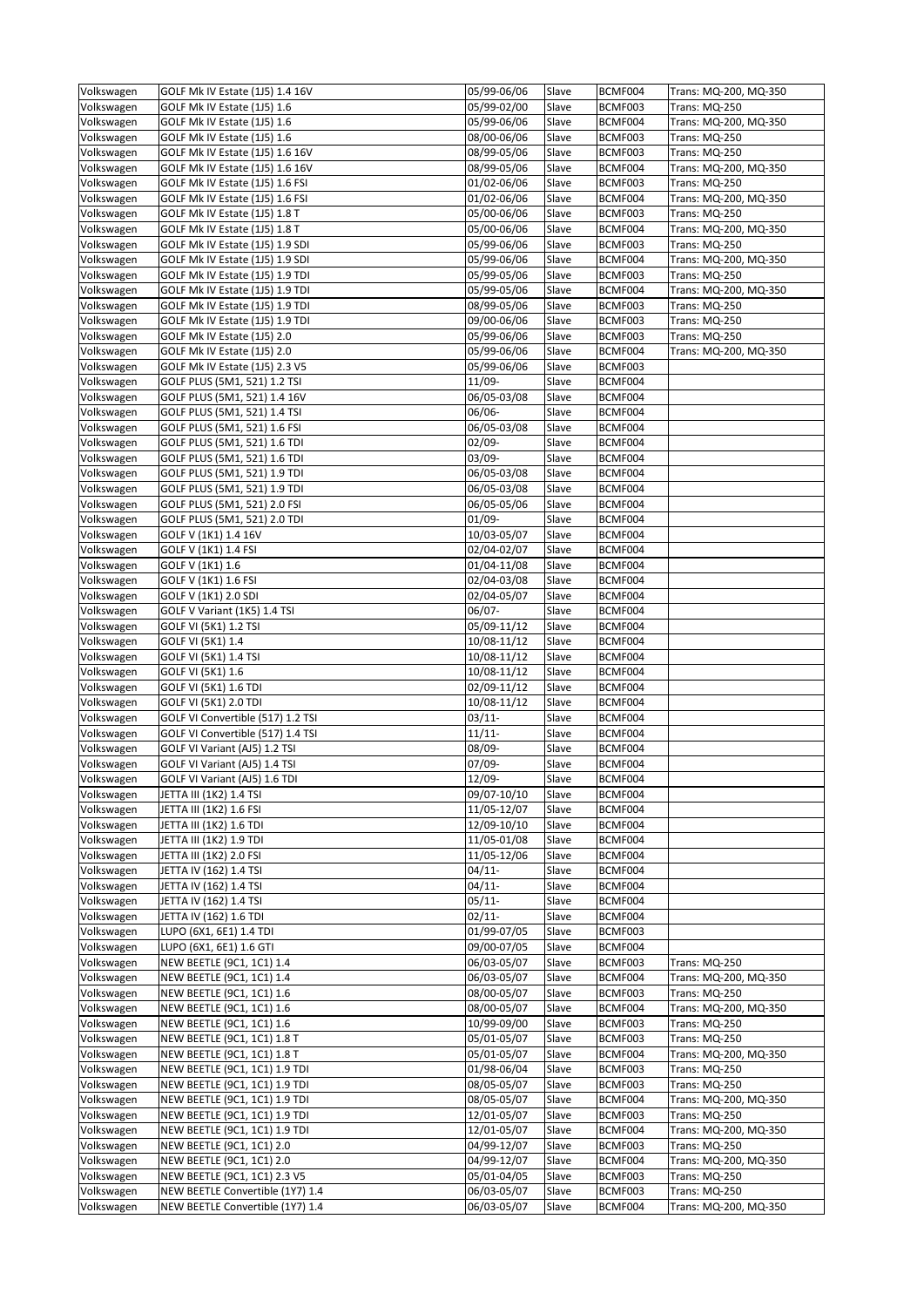| Volkswagen               | NEW BEETLE Convertible (1Y7) 1.6                                | 02/03-05/07                | Slave          | BCMF003            | Trans: MQ-250         |
|--------------------------|-----------------------------------------------------------------|----------------------------|----------------|--------------------|-----------------------|
| Volkswagen               | NEW BEETLE Convertible (1Y7) 1.6                                | 02/03-05/07                | Slave          | BCMF004            | Trans: MQ-200, MQ-350 |
| Volkswagen               | NEW BEETLE Convertible (1Y7) 1.8 T                              | 01/04-05/07                | Slave          | BCMF003            | Trans: MQ-250         |
| Volkswagen               | NEW BEETLE Convertible (1Y7) 1.9 TDI                            | 06/03-05/07                | Slave          | BCMF003            | Trans: MQ-250         |
| Volkswagen               | NEW BEETLE Convertible (1Y7) 1.9 TDI                            | 06/03-05/07                | Slave          | BCMF004            | Trans: MQ-200, MQ-350 |
| Volkswagen               | NEW BEETLE Convertible (1Y7) 1.9 TDI                            | 08/05-05/07                | Slave          | BCMF003            | Trans: MQ-250         |
| Volkswagen               | NEW BEETLE Convertible (1Y7) 1.9 TDI                            | 08/05-05/07                | Slave          | BCMF004            | Trans: MQ-200, MQ-350 |
| Volkswagen               | NEW BEETLE Convertible (1Y7) 2.0                                | 02/03-12/07                | Slave          | BCMF003            | Trans: MQ-250         |
| Volkswagen               | NEW BEETLE Convertible (1Y7) 2.0                                | 02/03-12/07                | Slave          | BCMF004            | Trans: MQ-200, MQ-350 |
| Volkswagen<br>Volkswagen | PASSAT (362) 1.4 TSI<br>PASSAT (362) 1.6 TDI                    | $08/10 -$                  | Slave<br>Slave | BCMF004<br>BCMF004 |                       |
| Volkswagen               | PASSAT (362) 1.8 TSI                                            | 08/10-<br>$08/10 -$        | Slave          | BCMF004            |                       |
| Volkswagen               | PASSAT (3C2) 1.4 TSI                                            | 05/07-07/10                | Slave          | BCMF004            |                       |
| Volkswagen               | PASSAT (3C2) 1.6                                                | 05/05-07/10                | Slave          | BCMF004            |                       |
| Volkswagen               | PASSAT (3C2) 1.6 FSI                                            | 05/05-11/07                | Slave          | BCMF004            |                       |
| Volkswagen               | PASSAT (3C2) 1.6 TDI                                            | 08/09-07/10                | Slave          | BCMF004            |                       |
| Volkswagen               | PASSAT (3C2) 1.8 TSI                                            | 05/07-07/10                | Slave          | BCMF004            |                       |
| Volkswagen               | PASSAT (3C2) 1.9 TDI                                            | 03/05-11/08                | Slave          | BCMF004            |                       |
| Volkswagen               | PASSAT (3C2) 2.0 FSI                                            | 03/05-07/10                | Slave          | BCMF004            |                       |
| Volkswagen               | PASSAT (3C2) 2.0 TDI                                            | 11/08-07/10                | Slave          | BCMF004            |                       |
| Volkswagen               | PASSAT Variant (365) 1.4 TSI                                    | 08/10-                     | Slave          | BCMF004            |                       |
| Volkswagen               | PASSAT Variant (365) 1.6 TDI                                    | 08/10-                     | Slave          | BCMF004            |                       |
| Volkswagen               | PASSAT Variant (365) 1.8 TSI                                    | 08/10-                     | Slave          | BCMF004            |                       |
| Volkswagen               | PASSAT Variant (3C5) 1.4 TSI                                    | 05/07-11/10                | Slave          | BCMF004            |                       |
| Volkswagen               | PASSAT Variant (3C5) 1.6                                        | 08/05-11/10                | Slave          | BCMF004            |                       |
| Volkswagen               | PASSAT Variant (3C5) 1.6 FSI                                    | 09/05-11/07                | Slave          | BCMF004            |                       |
| Volkswagen               | PASSAT Variant (3C5) 1.6 TDI                                    | 08/09-11/10                | Slave          | BCMF004            |                       |
| Volkswagen               | PASSAT Variant (3C5) 1.8 TSI                                    | 05/07-10/11<br>08/05-11/08 | Slave<br>Slave | BCMF004<br>BCMF004 |                       |
| Volkswagen<br>Volkswagen | PASSAT Variant (3C5) 1.9 TDI<br>PASSAT Variant (3C5) 2.0 FSI    | 08/05-11/10                | Slave          | BCMF004            |                       |
| Volkswagen               | PASSAT Variant (3C5) 2.0 TDI                                    | 11/08-11/10                | Slave          | BCMF004            |                       |
| Volkswagen               | POLO (6N2) 1.4 TDI                                              | $10/99 - 09/01$            | Slave          | BCMF003            |                       |
| Volkswagen               | POLO (6R) 1.2                                                   | 06/09-                     | Slave          | BCMF004            |                       |
| Volkswagen               | POLO (6R) 1.2                                                   | 06/09-                     | Slave          | BCMF004            |                       |
| Volkswagen               | POLO (6R) 1.2 TDI                                               | 10/09-                     | Slave          | BCMF004            |                       |
| Volkswagen               | POLO (6R) 1.2 TSI                                               | $05/11 -$                  | Slave          | BCMF004            |                       |
| Volkswagen               | POLO (6R) 1.2 TSI                                               | 11/09-                     | Slave          | BCMF004            |                       |
| Volkswagen               | POLO (6R) 1.4                                                   | 06/09-                     | Slave          | BCMF004            |                       |
| Volkswagen               | POLO (6R) 1.4 TSI                                               | $10/12 -$                  | Slave          | BCMF004            |                       |
| Volkswagen               | POLO (6R) 1.6 TDI                                               | 06/09-                     | Slave          | BCMF004            |                       |
| Volkswagen               | POLO (9N) 1.2                                                   | 01/02-11/09                | Slave          | BCMF004            |                       |
| Volkswagen               | POLO (9N) 1.2 12V                                               | 01/02-11/09                | Slave          | BCMF004            |                       |
| Volkswagen               | POLO (9N) 1.4 16V                                               | 10/01-05/08                | Slave          | BCMF004            |                       |
| Volkswagen               | POLO (9N) 1.4 FSI                                               | 02/02-07/06                | Slave          | BCMF004            |                       |
| Volkswagen               | POLO (9N) 1.4 TDI                                               | 01/02-06/07                | Slave          | BCMF004            |                       |
| Volkswagen<br>Volkswagen | POLO (9N) 1.6 16V<br>POLO (9N) 1.8 GTI                          | 06/06-06/07<br>03/06-06/07 | Slave<br>Slave | BCMF004<br>BCMF004 |                       |
| Volkswagen               | POLO (9N) 1.8 GTi Cup Edition                                   | 05/06-11/09                | Slave          | BCMF004            |                       |
| Volkswagen               | POLO (9N) 1.9 SDI                                               | 01/02-07/05                | Slave          | BCMF004            | Trans: MQ-200, MQ-350 |
| Volkswagen               | POLO (9N) 1.9 TDI                                               | 01/02-06/07                | Slave          | BCMF004            | Trans: MQ-200, MQ-350 |
| Volkswagen               | POLO Saloon (6KV2) 110 1.9 TDI                                  | 01/00-01/02                | Slave          | BCMF003            | <b>Trans: MQ-250</b>  |
| Volkswagen               | POLO Saloon (6KV2) 90 1.9 TDI                                   | 05/98-01/02                | Slave          | BCMF003            | <b>Trans: MQ-250</b>  |
| Volkswagen               | POLO Saloon (9A4) 1.9 SDI                                       | 09/02-                     | Slave          | BCMF004            | Trans: MQ-200, MQ-350 |
| Volkswagen               | POLO Variant (6KV5) 1.9 TDI                                     | 05/97-09/01                | Slave          | BCMF003            | Trans: MQ-250         |
| Volkswagen               | POLO Variant (6KV5) 1.9 TDI                                     | 06/98-09/01                | Slave          | BCMF003            | <b>Trans: MQ-250</b>  |
| Volkswagen               | <b>SCIROCCO (137) 1.4 TSI</b>                                   | 08/08-                     | Slave          | BCMF004            |                       |
| Volkswagen               | TOURAN (1T1, 1T2) 1.4 TSI                                       | 06/06-05/10                | Slave          | BCMF004            |                       |
| Volkswagen               | TOURAN (1T1, 1T2) 1.6                                           | 08/03-05/10                | Slave          | BCMF004            |                       |
| Volkswagen               | TOURAN (1T1, 1T2) 1.6 FSI                                       | 08/03-01/07                | Slave          | BCMF004            |                       |
| Volkswagen               | TOURAN (1T1, 1T2) 1.9 TDI                                       | 08/03-05/10                | Slave          | BCMF004            |                       |
| Volkswagen               | TOURAN (1T1, 1T2) 2.0 FSI                                       | 01/04-12/06                | Slave          | BCMF004            |                       |
| Volkswagen               | <b>TOURAN (1T3) 1.2 TSI</b>                                     | 05/10-                     | Slave          | BCMF004            |                       |
| Volkswagen               | <b>TOURAN (1T3) 1.6 TDI</b><br>TRANSPORTER Mk IV Chassis 1.9 TD | $05/10-$<br>10/92-04/03    | Slave          | BCMF004<br>BCMF003 |                       |
| Volkswagen<br>Volkswagen | TRANSPORTER Mk IV Chassis 2.0                                   | 07/90-04/03                | Slave<br>Slave | BCMF003            |                       |
| Volkswagen               | TRANSPORTER Mk IV Chassis 2.4 D                                 | 08/97-04/03                | Slave          | BCMF003            |                       |
| Volkswagen               | TRANSPORTER Mk IV Chassis 2.4 D                                 | 09/90-04/98                | Slave          | BCMF003            |                       |
| Volkswagen               | TRANSPORTER Mk IV Chassis 2.4 D Syncro                          | 10/92-09/98                | Slave          | BCMF003            |                       |
| Volkswagen               | TRANSPORTER Mk IV Chassis 2.5                                   | 08/96-04/03                | Slave          | BCMF003            |                       |
| Volkswagen               | TRANSPORTER Mk IV Chassis 2.5                                   | 11/90-04/03                | Slave          | BCMF003            |                       |
| Volkswagen               | TRANSPORTER Mk IV Chassis 2.5 Syncro                            | 08/96-04/03                | Slave          | BCMF003            |                       |
| Volkswagen               | TRANSPORTER Mk IV Chassis 2.5 Syncro                            | 10/92-04/03                | Slave          | BCMF003            |                       |
| Volkswagen               | TRANSPORTER Mk IV Chassis 2.5 TDI                               | 05/98-04/03                | Slave          | BCMF003            |                       |
| Volkswagen               | TRANSPORTER Mk IV Van (70XA) 1.9 TD                             | 10/92-04/03                | Slave          | BCMF003            |                       |